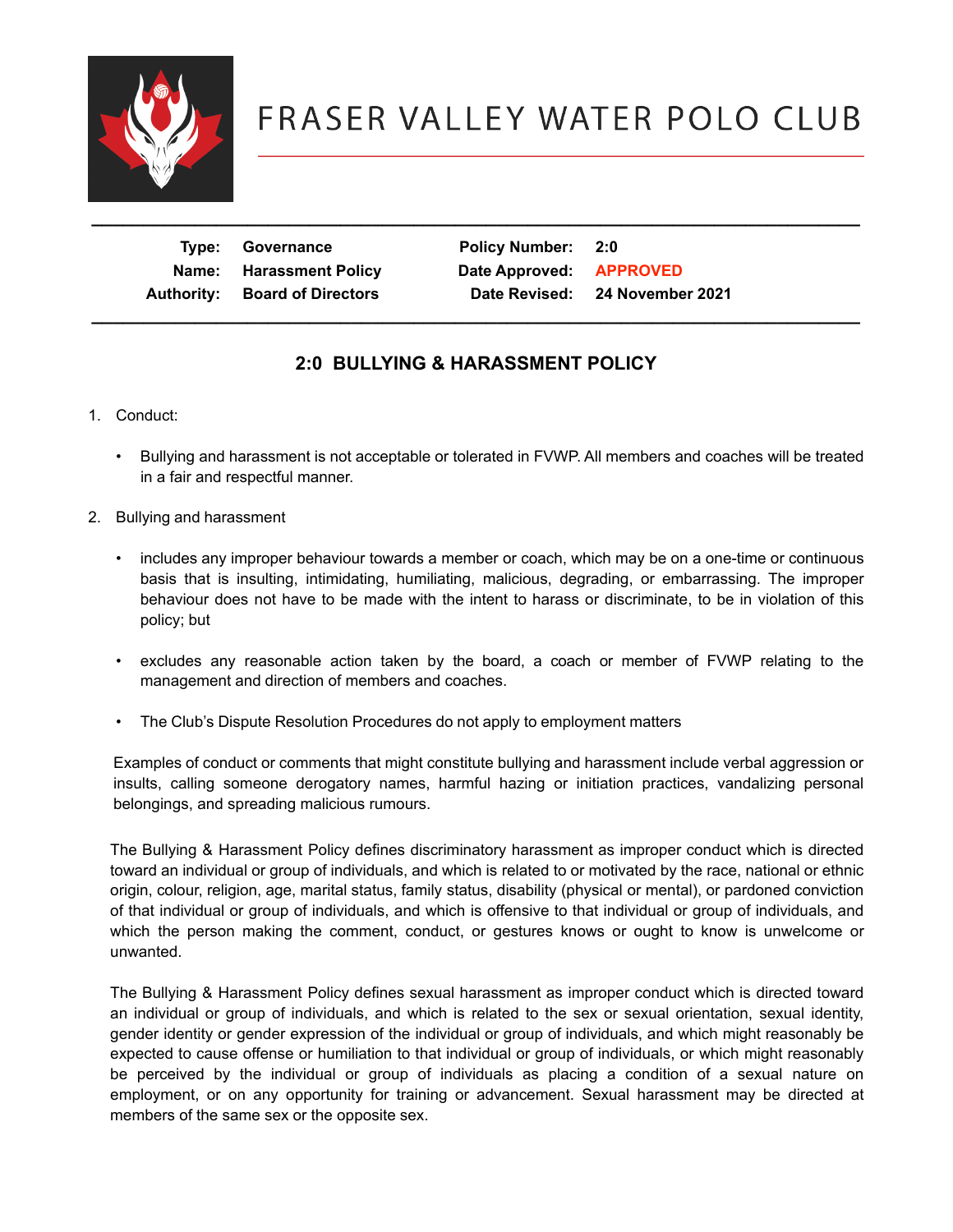

- 3. Members and Coaches must:
	- not engage in the bullying and harassment of other members or coaches.
	- Report to a member of the FVWP board if bullying and harassment is observed or experienced
	- Apply and comply with FVWP policies and procedures on bullying and harassment
- 4. Application
	- This policy statement applies to all FVWP coaches and members. It applies to interpersonal and electronic communications, such as email.
- 5. Annual review
	- This policy statement will be reviewed every year. All members and coaches will be provided with a copy.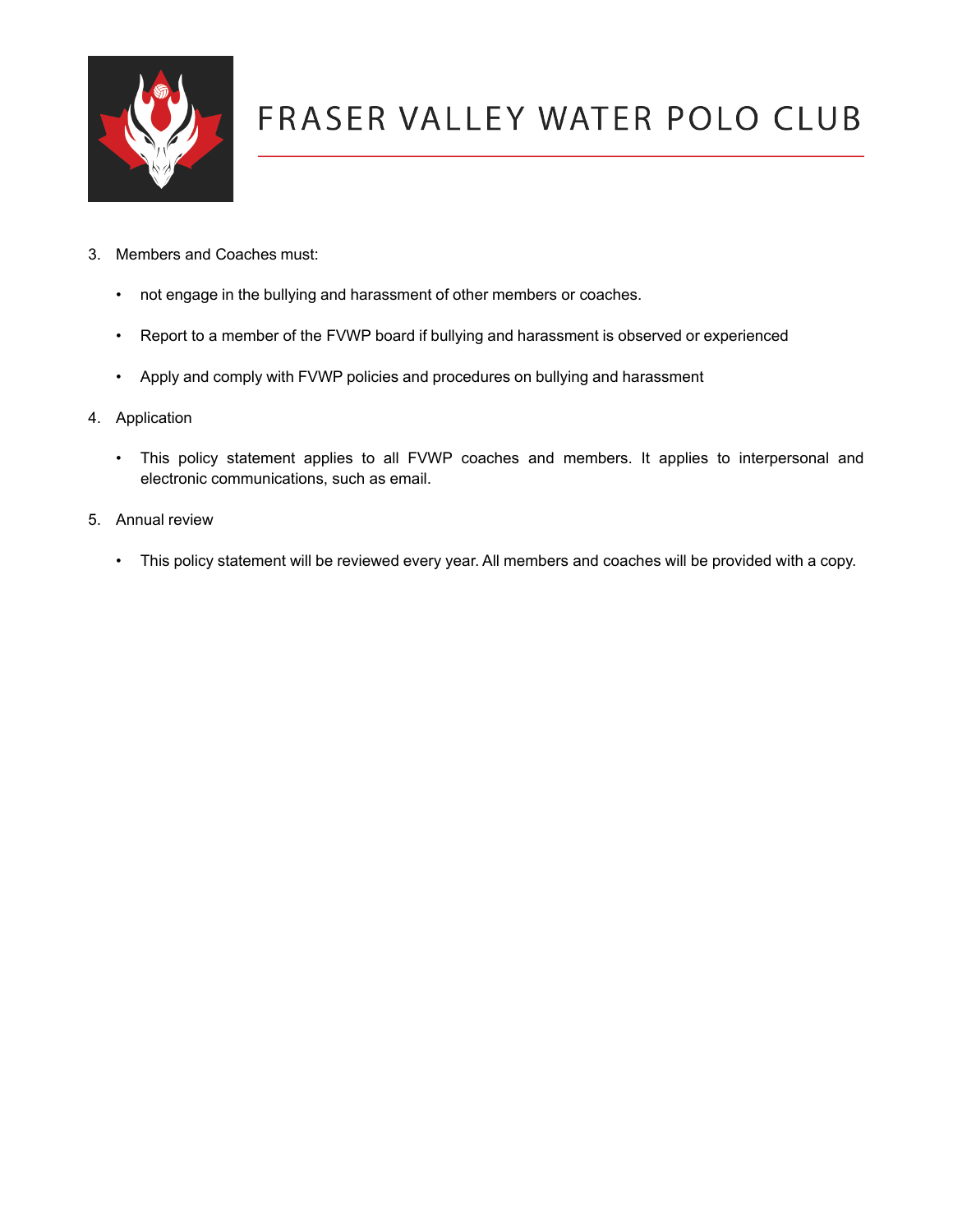

### REPORTING PROCEDURES

- 1. How to report
	- Coaches and members of FVWPC can report incidents or complaints of workplace bullying and harassment verbally or in writing. When submitting a written complaint, please use the workplace bullying and harassment complaint form. When reporting verbally, the reporting contact, along with the complainant, will fill out the complaint form.
- 2. When to report
	- Incidents or complaints should be reported within 21 days of experiencing or witnessing an incident. This allows the incident to be investigated and addressed promptly.
- 3. Reporting contact
	- Report any incidents or complaints to the FVWPC President at **[president@fraservalleywaterpolo.com](mailto:president@fraservalleywaterpolo.com)**.
- 4. Alternate reporting contact
	- If the reporting contact named in Step 3 is the person engaging in bullying and harassing behaviour, contact the Vice-President or another member of the FVWPC executive. Contact information is available on the FVWP website.
- 5. What to include in a report
	- Provide as much information as possible in the report, such as the names of people involved, witnesses, where theevents occurred, when they occurred, and what behaviour and/or words led to the complaint. Attach any supporting documents, such as emails, handwritten notes, or photographs. Physical evidence, such as vandalized personal belongings, can also be submitted.
- 6. Confidentiality
	- No person is permitted to disclose either the existence of a complaint or information about the complaint, except for the purposes of complying with the objectives of the Investigating Procedures.
- 7. Corrective Action Plan
	- Any corrective action required following an incident or complaint will be handled as per disciplinary measures laid out in our Discipline & Complaints Policy.
- 8. Annual review
	- These reporting procedures will be reviewed on an annual basis. All member and coaches will be provided with a copy.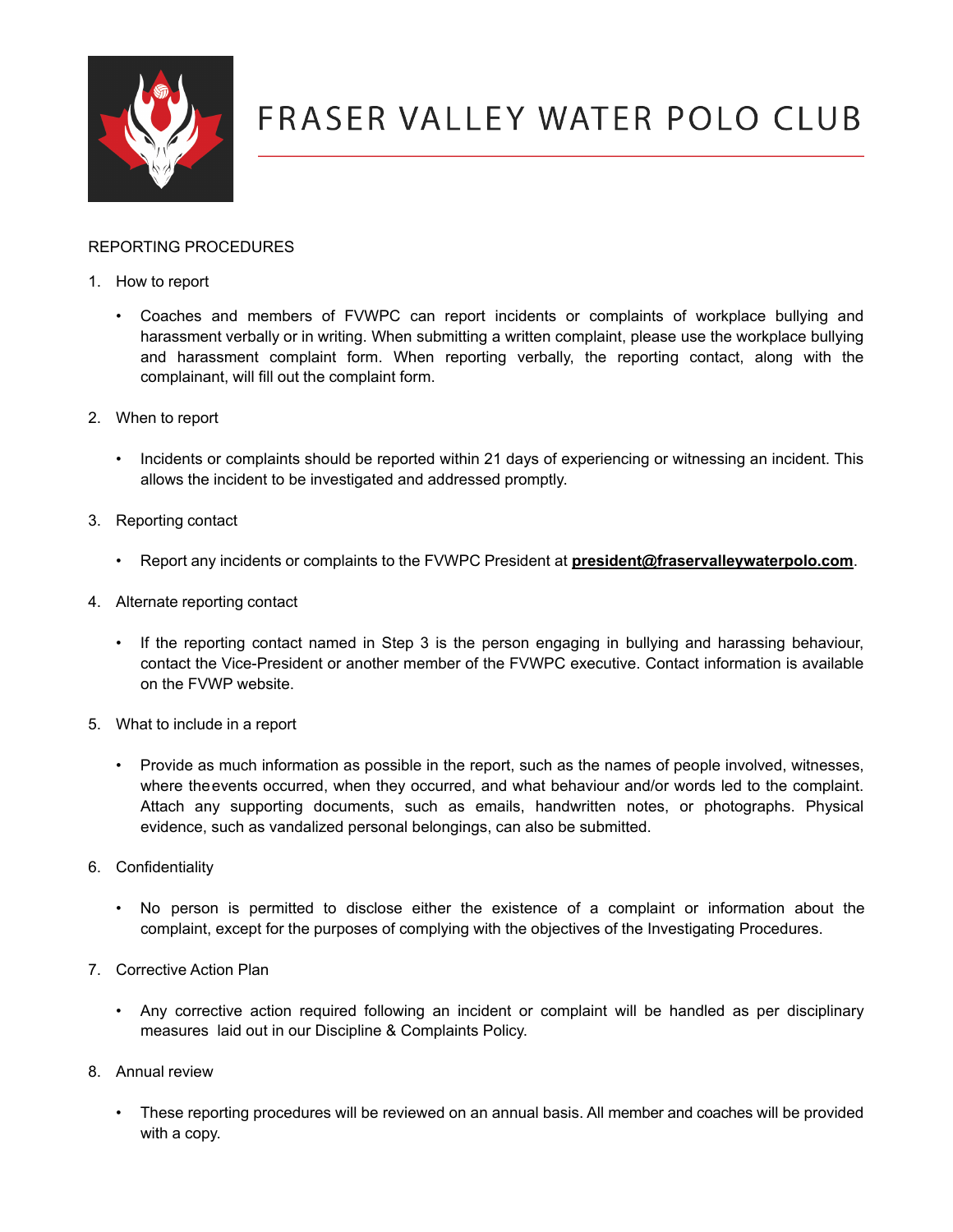

#### INVESTIGATING PROCEDURES

1. How and when investigations will be conducted

Most investigations at Fraser Valley Water Polo Club (FVWPC) will be conducted internally. In complex or sensitive situations, an external investigator might be hired. Investigations will:

- Be undertaken promptly and diligently, and be as thorough as necessary, given the circumstances.
- Be fair and impartial, providing both the complainant and respondent equal treatment in evaluating the allegations.
- Be sensitive to the interests of all parties involved, and maintain confidentiality.
- Be focused on finding facts and evidence, including interviews of the complainant, respondent, and any witnesses.
- Incorporate, where appropriate, any need or request from the complainant or respondentfor assistance during the investigation process.
- 2. What will be included
	- Investigations will include interviews with the alleged target, the alleged bully, and any witnesses. If the alleged target and the alleged bully agree on what happened, then FVWPC will not investigate any further, and will determine what corrective action to take, if necessary.
	- The investigator will also review any evidence, such as emails, handwritten notes, photographs, or physical evidence like vandalized objects.
- 3. Roles and responsibilities
	- FVWPC is responsible for ensuring investigation procedures are followed.
	- Members and Coaches are expected to cooperate with investigators and provide any details of incidents they have experienced or witnessed.
	- FVWPC will conduct investigations and provide a written report with conclusions to the FVWPC executive.
	- If external investigators are hired, they will conduct investigations and provide a written report with conclusions to the FVWPC President.
- 4. Follow-up
	- The alleged bully and alleged target will be advised of the investigation findings by the FVWPC President.
- 5. Reporting to Water Polo Canada
	- If the complaint involves allegations of misconduct described in the Bullying & Harassment Policy or the Discipline & Complaints Policy, it may be referred to the Water Polo Canada notwithstanding the Club's dismissal.
- 6. Legal Investigation
	- Upon review of the Board of Directors, the behaviour may be referred to the appropriate agency(s) for legal investigation. Threat and harassment can be Youth/Criminal offences.